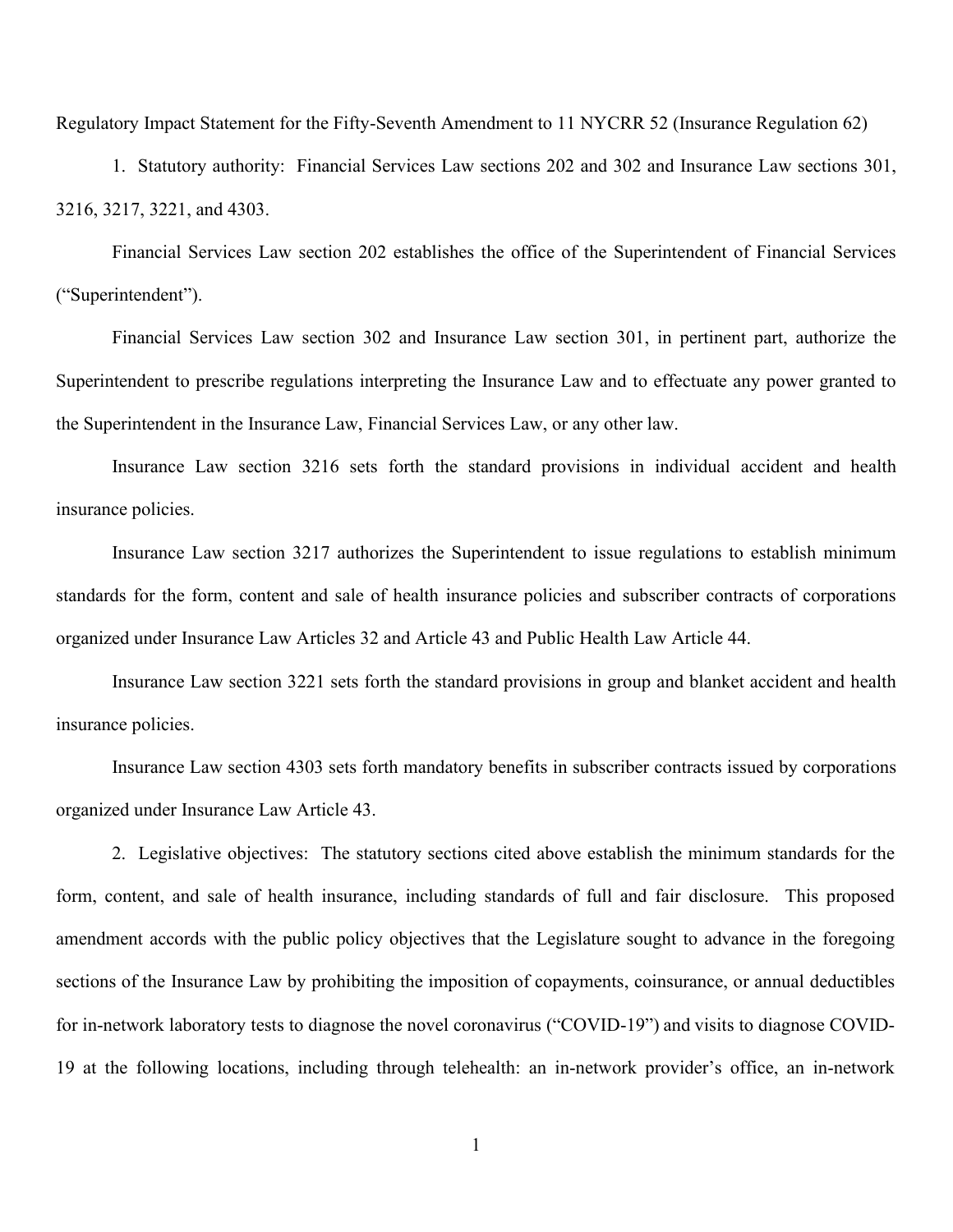urgent care center, any other in-network outpatient provider setting able to diagnose COVID-19, or an emergency department of a hospital.

3. Needs and benefits: While New York State has made incredible progress in the fight against COVID-19, to continue to effectively monitor infection levels and encourage the public to test for COVID-19, it is essential that cost-sharing not serve as a barrier to testing for COVID-19.

A component of the federal government's recently released National COVID-19 Preparedness Plan to combat the virus is the protection and treatment of people who test positive for COVID-19. The government has secured millions of courses of the Pfizer anti-viral pill that has been shown to reduce the risk of hospitalization or death from COVID-19 by 89%. *See* [https://www.whitehouse.gov/covidplan/.](https://www.whitehouse.gov/covidplan/) Obtaining the medication is dependent upon a positive COVID-19 test result. To ensure that New Yorkers are provided all medical intervention available to keep them safe, it is necessary to encourage the public to test for COVID-19 and eliminate cost-sharing so that it does not serve as a barrier to COVID-19 testing.

Consistent with the federal Coronavirus Aid, Relief, and Economic Security Act ("CARES Act"), codified at 15 U.S.C. Section 9001 et seq., this amendment prohibits health care plans that provide hospital, surgical, or medical expense insurance policies or contracts from imposing, and provides that no insured shall be required to pay, copayments, coinsurance, or annual deductibles for covered in-network laboratory tests to diagnose COVID-19 and for visits to diagnose COVID-19 at the following locations, including through telehealth: an in-network provider's office, an in-network urgent care center, any other in-network outpatient provider setting able to diagnose COVID-19, or an emergency department of a hospital. Copayments, coinsurance, or annual deductibles may be imposed in accordance with the applicable policy or contract for any follow-up care or treatment for COVID-19, including an inpatient hospital admission, as otherwise permitted by law. The amendment requires every health care plan to provide written notification of the requirements of the amendment to its in-network providers in order to ensure that the providers do not require any insured to pay a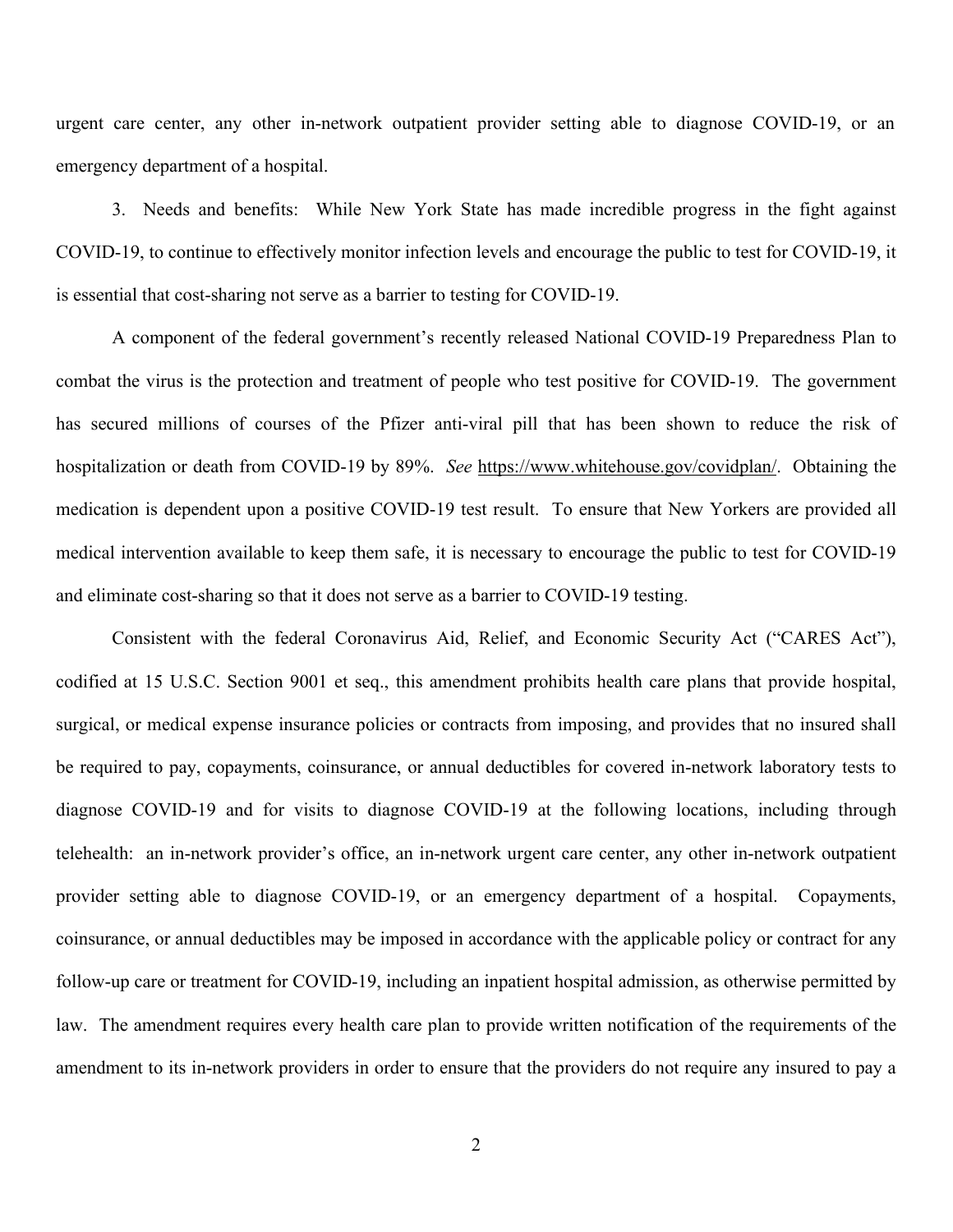copayment, coinsurance, or annual deductible that is prohibited from being imposed under the amendment. This notification should ensure that providers do not collect a copayment, coinsurance, or annual deductible at any time, including when the services are provided, which is typically when such payment is collected.

The Department of Financial Services ("Department") expects every health care plan to reimburse a provider, including reimbursement for the insured's waived copayment, coinsurance, or annual deductible, with respect to any impacted claims.

Given the public health implications related to COVID-19, it is essential that cost-sharing does not serve as a barrier to testing for COVID-19. The waiver of copayments, coinsurance, and annual deductibles is necessary to ensure that people are not deterred from seeing a provider and getting tested for COVID-19. Failure to do so could result in the further spread of this epidemic and could jeopardize the health and safety of the people of New York.

4. Costs: Health care plans may incur additional costs to comply with the amendment because they may need to file new policy and contract forms and rates and they will need to provide the written notification to in-network providers regarding this amendment. However, any costs should be minimal because health care plans submit policy or contract form and rate filings and provide written notifications to providers as a part of the normal course of business.

This amendment may impose costs on providers because they will need to ensure that insureds are not charged a copayment, coinsurance, or annual deductible that is prohibited from being imposed, including at the time the services are provided. However, any additional costs should be minimal because a provider should receive reimbursement, including the insured's copayment, coinsurance, or annual deductible, from the health care plan directly with respect to any impacted claims.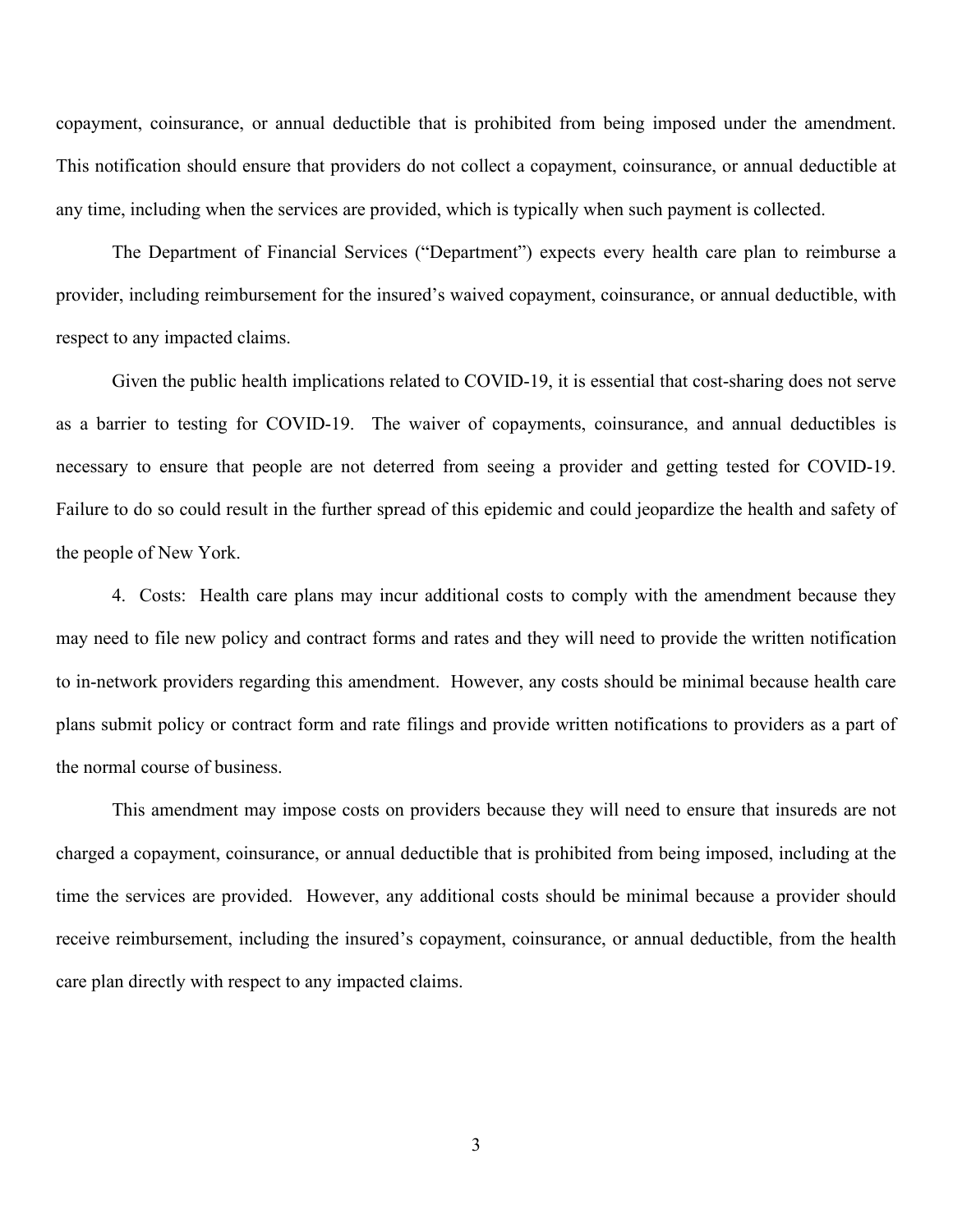This amendment may impose compliance costs on the Department because the Department will need to review amended policy and contract forms and rates. However, any additional costs incurred by the Department should be minimal, and the Department should be able to absorb the costs in its ordinary budget.

The amendment will not impose compliance costs on any local governments.

5. Local government mandates: The amendment does not impose any program, service, duty or responsibility on any county, city, town, village, school district, fire district or other special district.

6. Paperwork: Health care plans are required to provide written notification to their in-network providers that the providers may not collect any deductible, copayment, or coinsurance for laboratory tests and visits to diagnose COVID-19. This notification may be provided electronically as part of existing communications that occur between health care plans and in-network providers. Health care plans may also need to file new policy and contract forms and rates with the Superintendent.

Providers and local governments should not incur additional paperwork to comply with this amendment.

7. Duplication: This amendment does not duplicate, overlap, or conflict with any existing state or federal rules or other legal requirements. It is consistent with the federal CARES Act.

8. Alternatives: There are no significant alternatives to consider.

9. Federal standards: The amendment does not exceed any minimum standards of the federal government for the same or similar subject areas.

10. Compliance schedule: The rule will take effect immediately upon filing of the Notice of Emergency Adoption with the Secretary of State.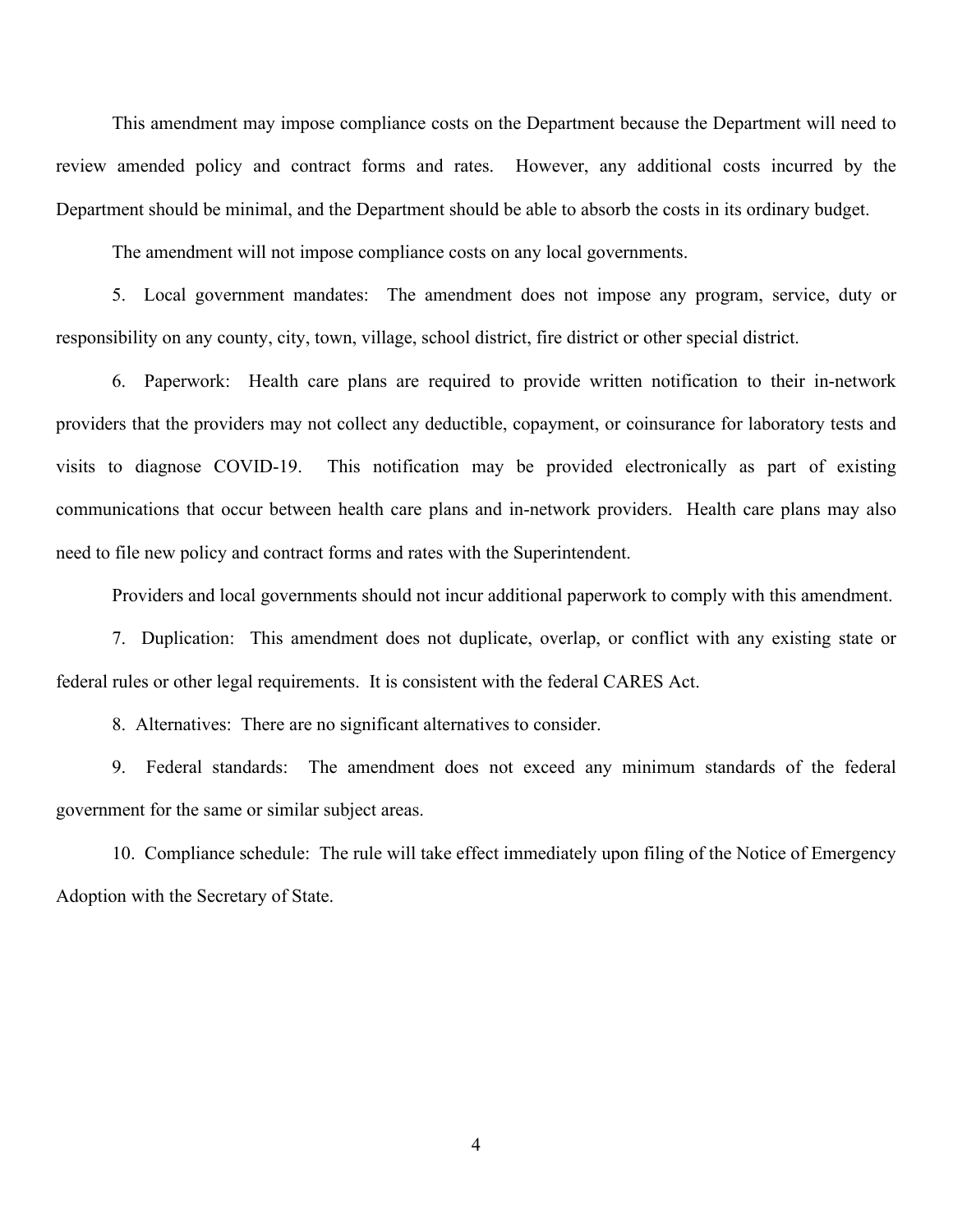Regulatory Flexibility Analysis for Small Businesses and Local Governments for the Fifty-Seventh Amendment to 11 NYCRR 52 (Insurance Regulation 62)

1. Effect of the rule: This rule affects health maintenance organizations and authorized insurers (collectively, "health care plans") and health care providers ("providers"). This amendment prohibits health care plans that provide hospital, surgical, or medical expense insurance policies or contracts from imposing, and provides that no insured shall be required to pay copayments, coinsurance, or annual deductibles for covered innetwork laboratory tests to diagnose the novel coronavirus ("COVID-19") and for visits to diagnose COVID-19 at the following locations, including through telehealth: an in-network provider's office, an in-network urgent care center, any other in-network outpatient provider setting able to diagnose COVID-19, or an emergency department of a hospital. Copayments, coinsurance, or annual deductibles may be imposed in accordance with the applicable policy or contract for any follow-up care or treatment for COVID-19, including an inpatient hospital admission, as otherwise permitted by law. The amendment requires every health care plan to provide written notification of the requirements of the amendment to its in-network providers in order to ensure that the providers do not require any insured to pay a copayment, coinsurance, or annual deductible that is prohibited from being imposed under the amendment. This notification should ensure that providers do not collect a copayment, coinsurance, or annual deductible at any time, including when the services are provided, which is typically when such payment is collected.

Industry asserts that certain health care plans subject to the amendment are small businesses. Providers also may be small businesses. As a result, certain health care plans and providers that are small businesses will be affected by this amendment.

This amendment does not affect local governments.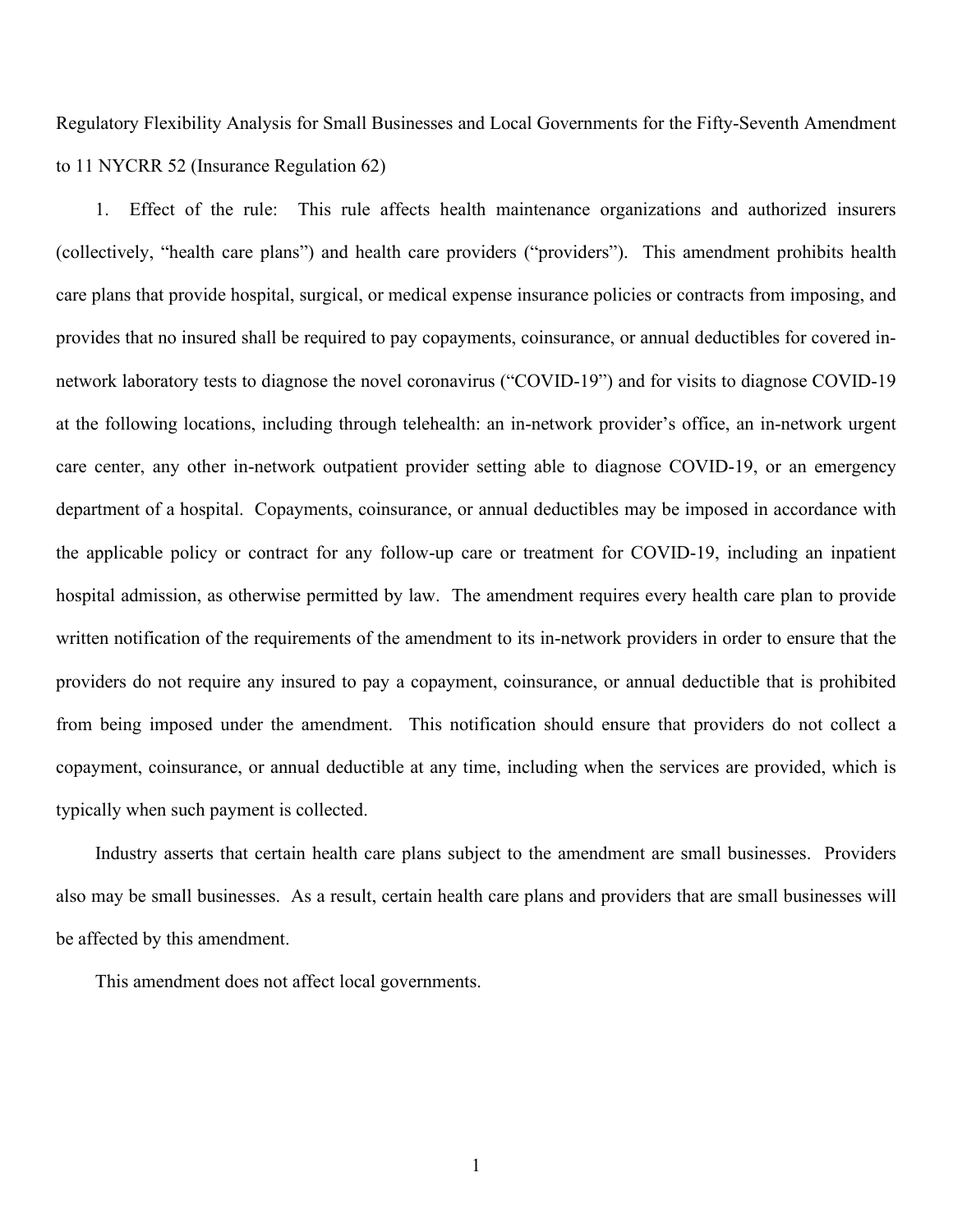2. Compliance requirements: No local government will have to undertake any reporting, recordkeeping, or other affirmative acts to comply with this amendment because the amendment does not apply to any local government.

A health care plan that is a small business affected by this amendment, if any, may be subject to reporting, recordkeeping, or other compliance requirements as the health care plan may need to file new policy and contract forms and rates with the Superintendent and will be required to provide written notification of the amendment to its in-network providers.

A provider that is a small business may be subject to reporting, recordkeeping, or other compliance requirements as the provider must ensure that an insured is not charged a copayment, coinsurance, or annual deductible that is prohibited from being imposed under the amendment at any time, including at the time services are provided.

3. Professional services: No local government will need professional services to comply with this amendment because the amendment does not apply to any local government. No health care plan or provider that is a small business affected by this amendment should need to retain professional services, such as lawyers or auditors, to comply with this amendment.

4. Compliance costs: No local government will incur any costs to comply with this amendment because the amendment does not apply to any local government. A health care plan that is a small business affected by this amendment, if any, may incur costs because it may need to file new policy or contract forms and rates and will be required to provide written notification of the amendment to its in-network providers. However, any costs should be minimal because health care plans submit policy or contract form and rate filings and provide written notifications to providers as a part of the normal course of business.

A provider that is a small business may incur additional costs to comply with the amendment, which may include costs to ensure that the insured is not charged a copayment, coinsurance, or annual deductible that is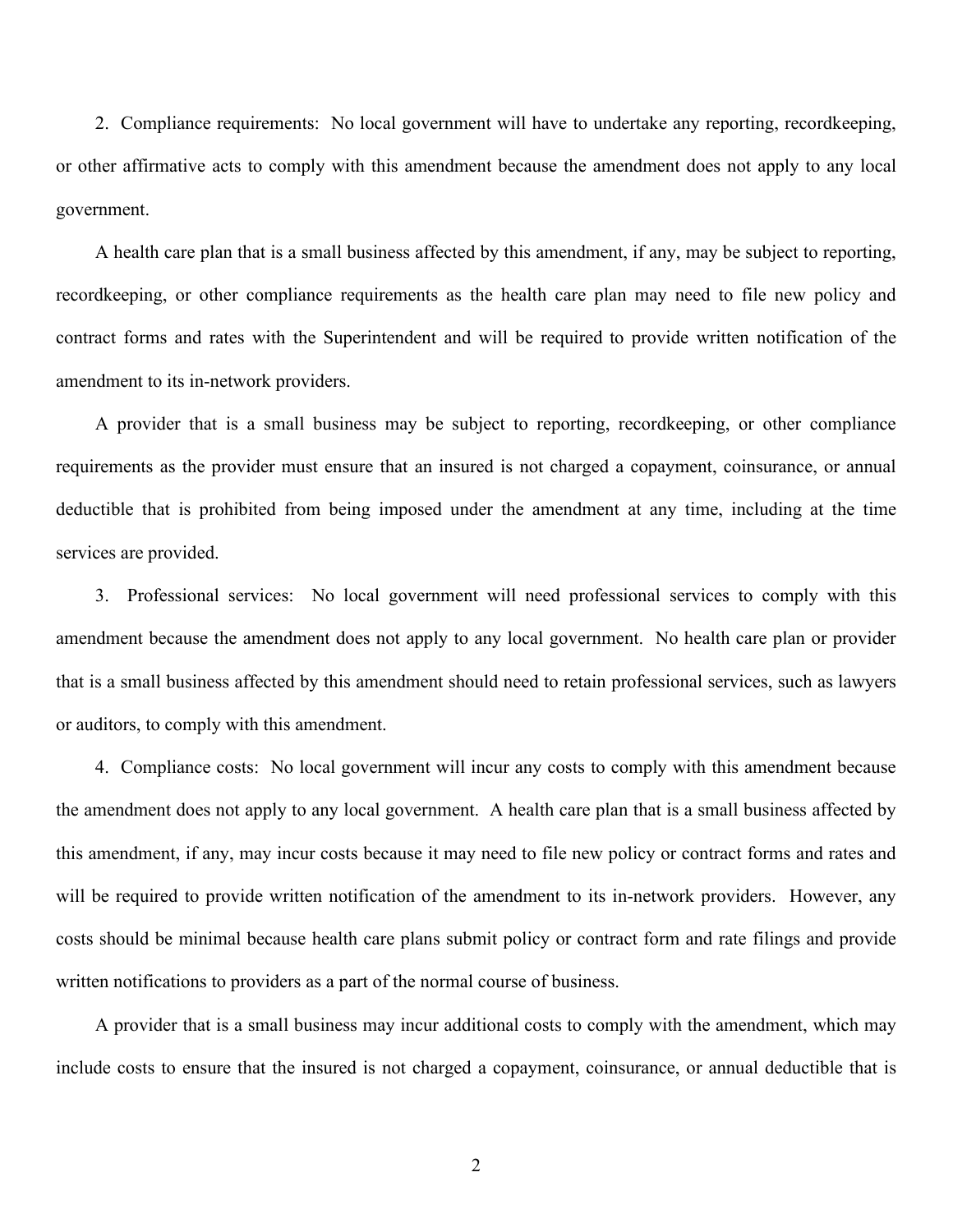prohibited from being imposed at any time, including at the time the services are provided. However, any additional costs should be minimal because a provider should receive reimbursement, including the insured's copayment, coinsurance, or annual deductible, from the health care plan directly with respect to any impacted claims.

5. Economic and technological feasibility: This amendment does not apply to any local government; therefore, no local government should experience any economic or technological impact as a result of the amendment. A health care plan and a provider that is a small business should not incur any economic or technological impact as a result of the amendment.

6. Minimizing adverse impact: There will not be an adverse impact on any local government because the amendment does not apply to any local government. This amendment should not have an adverse impact on a health care plan or provider that is a small business affected by the amendment, if any, because the amendment uniformly affects all health care plans and providers. In addition, a provider that is a small business should receive reimbursement, including the insured's copayment, coinsurance, or annual deductible, from the health care plan directly with respect to any impacted claims from the health care plan directly.

7. Small business and local government participation: The Department of Financial Services ("Department") contacted trade associations representing health care plans that are small businesses before it promulgated this amendment and considered comments it received from these associations. The Department also notified trade associations representing providers that are small businesses that it intended to promulgate this amendment and considered comments it received from these associations. Health care plans and providers that are small businesses also will have an opportunity to participate in the rulemaking process when the amendment is published in the State Register and posted on the Department's website.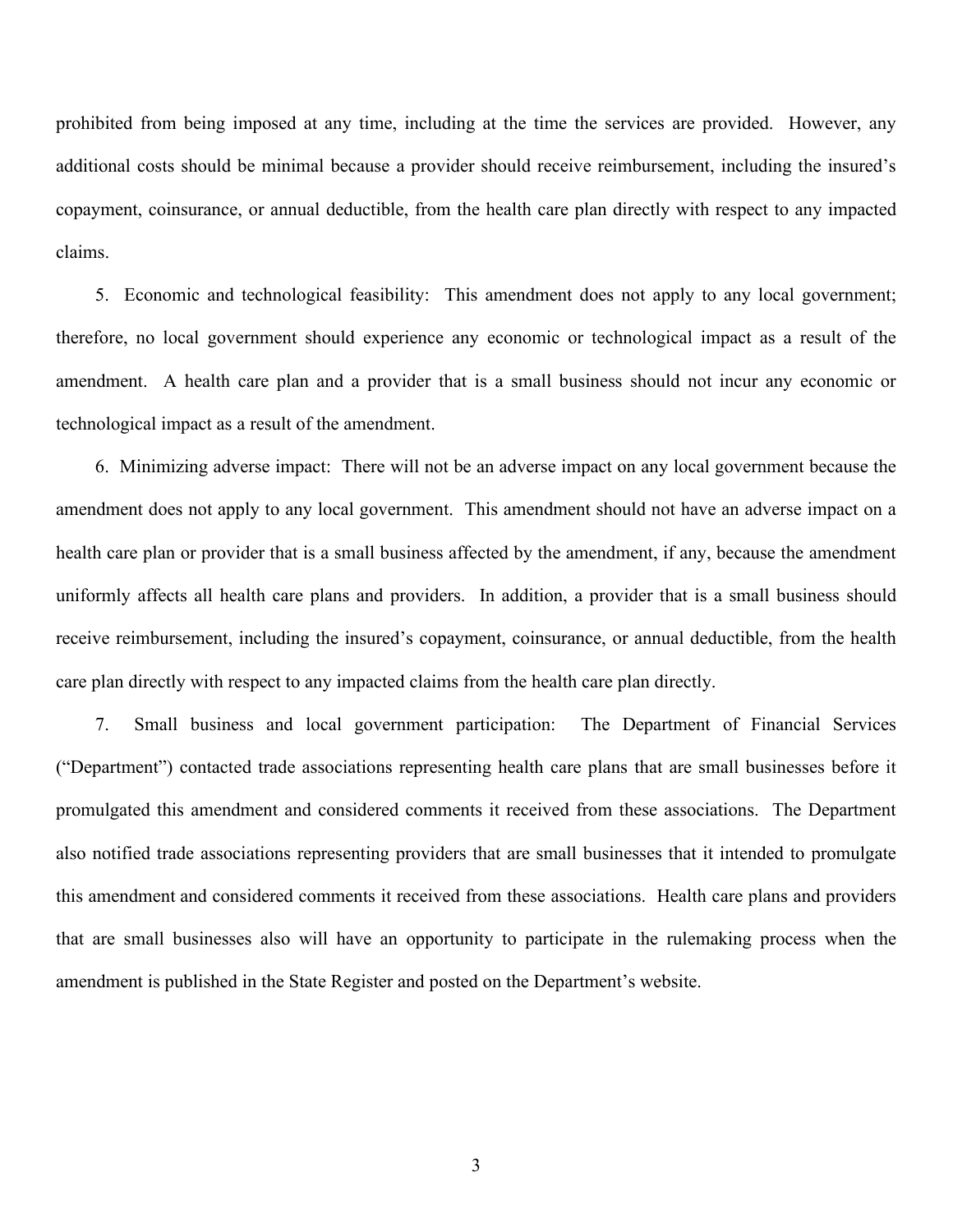Rural Area Flexibility Analysis for the Fifty-Seventh Amendment to 11 NYCRR 52 (Insurance Regulation 62)

1. Types and estimated numbers of rural areas: Authorized insurers and health maintenance organizations (collectively, "health care plans") and health care providers ("providers") affected by this amendment operate in every county in this state, including rural areas as defined by State Administrative Procedure Act section 102(10).

2. Reporting, recordkeeping, and other compliance requirements; and professional services: A health care plan, including a health care plan in a rural area, may be subject to additional reporting, recordkeeping, or other compliance requirements because the health care plan may need to file new policy and contract forms and rates with the Department of Financial Services ("Department") and will be required to provide written notification of the amendment to its in-network providers.

A provider, including a provider in a rural area, may be subject to reporting, recordkeeping, or other compliance requirements as the provider must ensure that an insured is not required to pay a copayment, coinsurance, or annual deductible that is prohibited from being imposed pursuant to the amendment at any time, including at the time the services are provided.

A health care plan or a provider, including those in a rural area, should not need to retain professional services, such as lawyers or auditors, to comply with this amendment.

3. Costs: Health care plans and providers, including those in rural areas, may incur additional costs to comply with the amendment. A health care plan may incur additional compliance costs as it may need to file new policy and contract forms and rates with the Department and will be required to provide written notification of the amendment to its in-network providers. However, any costs should be minimal because health care plans submit policy or contract form and rate filings and provide written notifications to providers as a part of the normal course of business.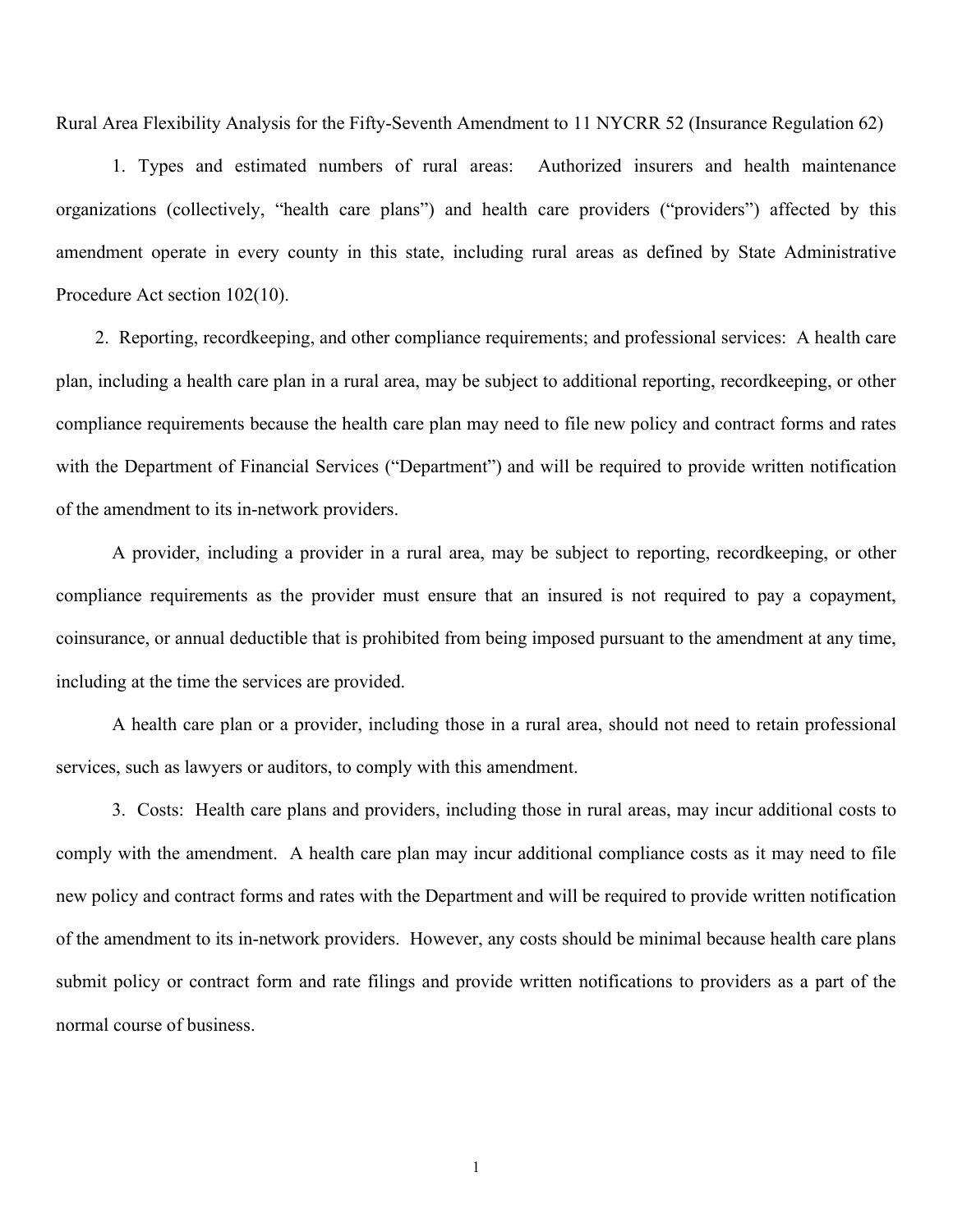A provider, including those in rural areas, may incur additional costs to comply with the amendment. Those additional costs may include costs to ensure that the insured is not required to pay a copayment, coinsurance, or annual deductible that is prohibited from being imposed at any time, including at the time the services are provided. However, any additional costs should be minimal because a provider should receive reimbursement, including the insured's copayment, coinsurance, or annual deductible, from the health care plan directly with respect to any impacted claims.

4. Minimizing adverse impact: This amendment uniformly affects health care plans and providers that are located in both rural and non-rural areas of New York State. The amendment should not have an adverse impact on rural areas.

5. Rural area participation: The Department contacted trade associations representing health care plans that are in rural areas before it promulgated this amendment and considered comments it received from these associations. The Department also notified trade associations representing providers in rural areas that it intended to promulgate this amendment and considered comments it received from these associations. Health care plans and providers in rural areas will also have an opportunity to participate in the rulemaking process when the amendment is published in the State Register and posted on the Department's website.